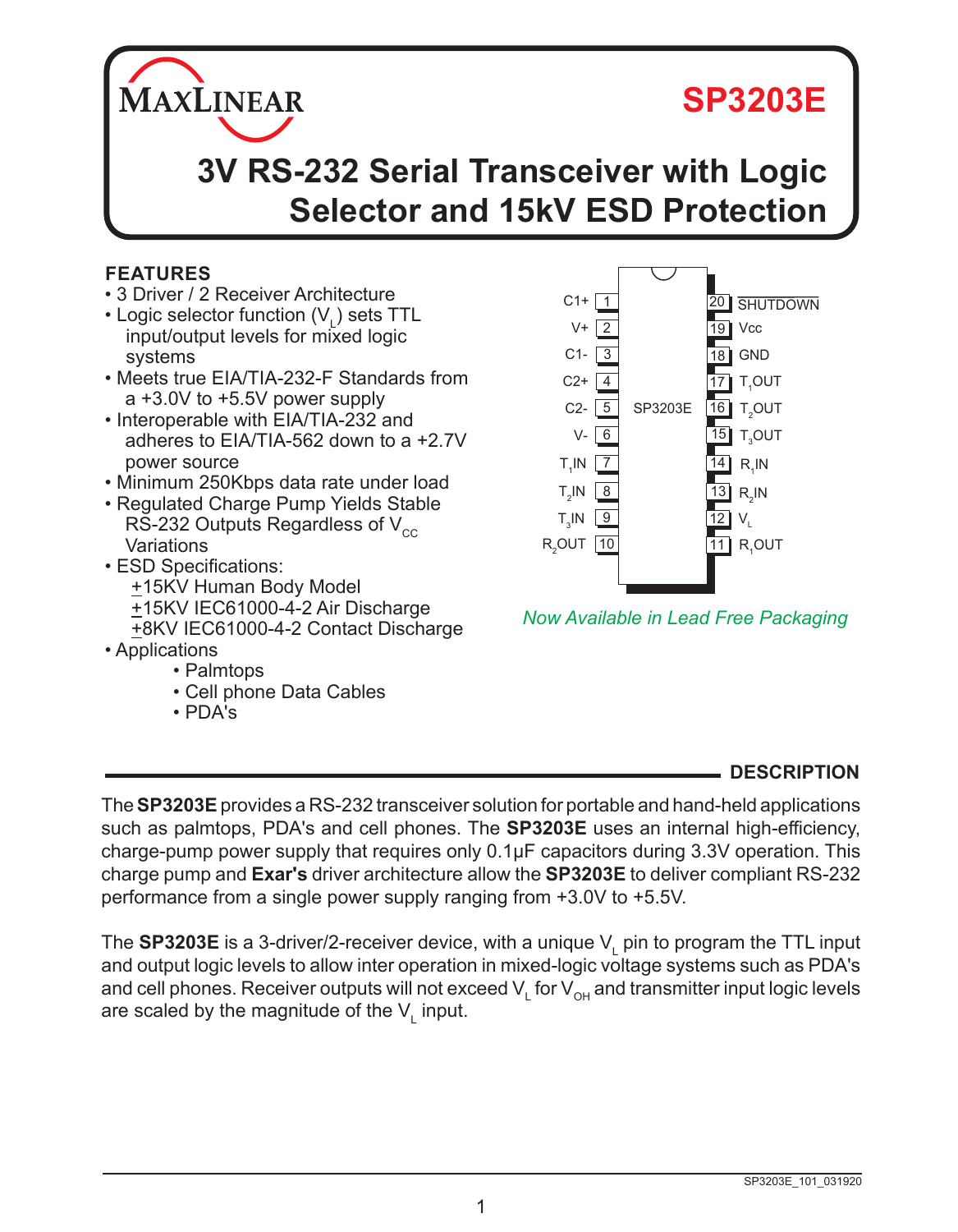#### **ABSOLUTE MAXIMUM RATINGS**

These are stress ratings only and functional operation of the device at these ratings or any other above those indicated in the operation sections of the specifications below is not implied. Exposure to absolute maximum rating conditions for extended periods of time may affect reliability and cause permanent damage to the device.

| Input Voltages |  |
|----------------|--|
|                |  |
|                |  |

|  | <b>Output Voltages</b> |
|--|------------------------|
|--|------------------------|

| <b>Short-Circuit Duration</b>      |  |
|------------------------------------|--|
|                                    |  |
| Storage Temperature-65°C to +150°C |  |

#### **Power Dissipation per package**

20-pin TSSOP (derate 7.0mW/°C above +70°C..560mW

**NOTE 1:** V+ and V- can have maximum magnitudes of 7V, but their absolute difference cannot exceed 13V.

|                                                                                                                                                                            | L ELECTRICAL CHARACTERISTICS |
|----------------------------------------------------------------------------------------------------------------------------------------------------------------------------|------------------------------|
| $V_{cc}$ = V <sub>1</sub> = +3.0V to +5.5V, C1 - C4 = 0.1µF, tested at +3.3V +/-10%, C1 = 0.047µF, C2 - C4 = 0.33µF, tested at                                             |                              |
| +5.0V +/-10%, $T_{\text{amb}}$ = $T_{\text{min}}$ to $T_{\text{max}}$ , unless otherwise noted. Typical values are at Vcc = V <sub>1</sub> = 3.3V, T <sub>a</sub> = +25°C. |                              |

| <b>PARAMETER</b>                                                   | MIN.          | TYP.        | MAX.     | <b>UNITS</b> | <b>CONDITIONS</b>                           |                         |  |
|--------------------------------------------------------------------|---------------|-------------|----------|--------------|---------------------------------------------|-------------------------|--|
| DC CHARACTERISTICS (Vcc = $+3.3V$ or $+5V$ , TA = $+25^{\circ}$ C) |               |             |          |              |                                             |                         |  |
| <b>Supply Current</b>                                              |               | 0.3         | 1        | mA           | $\overline{\text{SHUTDOWN}}$ = Vcc, No Load |                         |  |
| Supply Current, Shutdown                                           |               | 1.0         | 10.0     | μA           | SHUTDOWN = GND                              |                         |  |
| <b>LOGIC INPUTS</b>                                                |               |             |          |              |                                             |                         |  |
| Input Logic Threshold Low                                          |               |             | 0.8      | $\vee$       | TxIN,<br><b>SHUTDOWN</b>                    | $V_1 = 3.3V$ or<br>5.0V |  |
|                                                                    |               |             | 0.6      | $\vee$       |                                             | $V_1 = 2.5V$            |  |
|                                                                    | 2.4           |             |          |              | TxIN,                                       | $V_1 = 5.0V$            |  |
| Input Logic Threshold High                                         | 2.0           |             |          | $\vee$       |                                             | $V_i = 3.3V$            |  |
|                                                                    | 1.4           |             |          |              | <b>SHUTDOWN</b>                             | $V_i = 2.5V$            |  |
|                                                                    |               | 0.9         |          |              |                                             |                         |  |
| Transmitter Input Hysteresis                                       |               | 0.5         |          | $\vee$       |                                             |                         |  |
| Input Leakage Current                                              |               | $+/-0.01$   | $+/-1.0$ | μA           | TxIN, SHUTDOWN                              |                         |  |
| <b>RECEIVER OUTPUTS</b>                                            |               |             |          |              |                                             |                         |  |
| Output Leakage Current                                             |               | $+/-0.05$   | $+/-10$  | μA           | RxOUT, receivers disabled                   |                         |  |
| Output Voltage LOW                                                 |               |             | 0.4      | V            | $I_{\text{OUT}} = 1.6 \text{mA}$            |                         |  |
| Output Voltage HIGH                                                | $V_{1} - 0.6$ | $V_1 - 0.1$ |          | V            | $I_{\text{OUT}} = -1.0 \text{mA}$           |                         |  |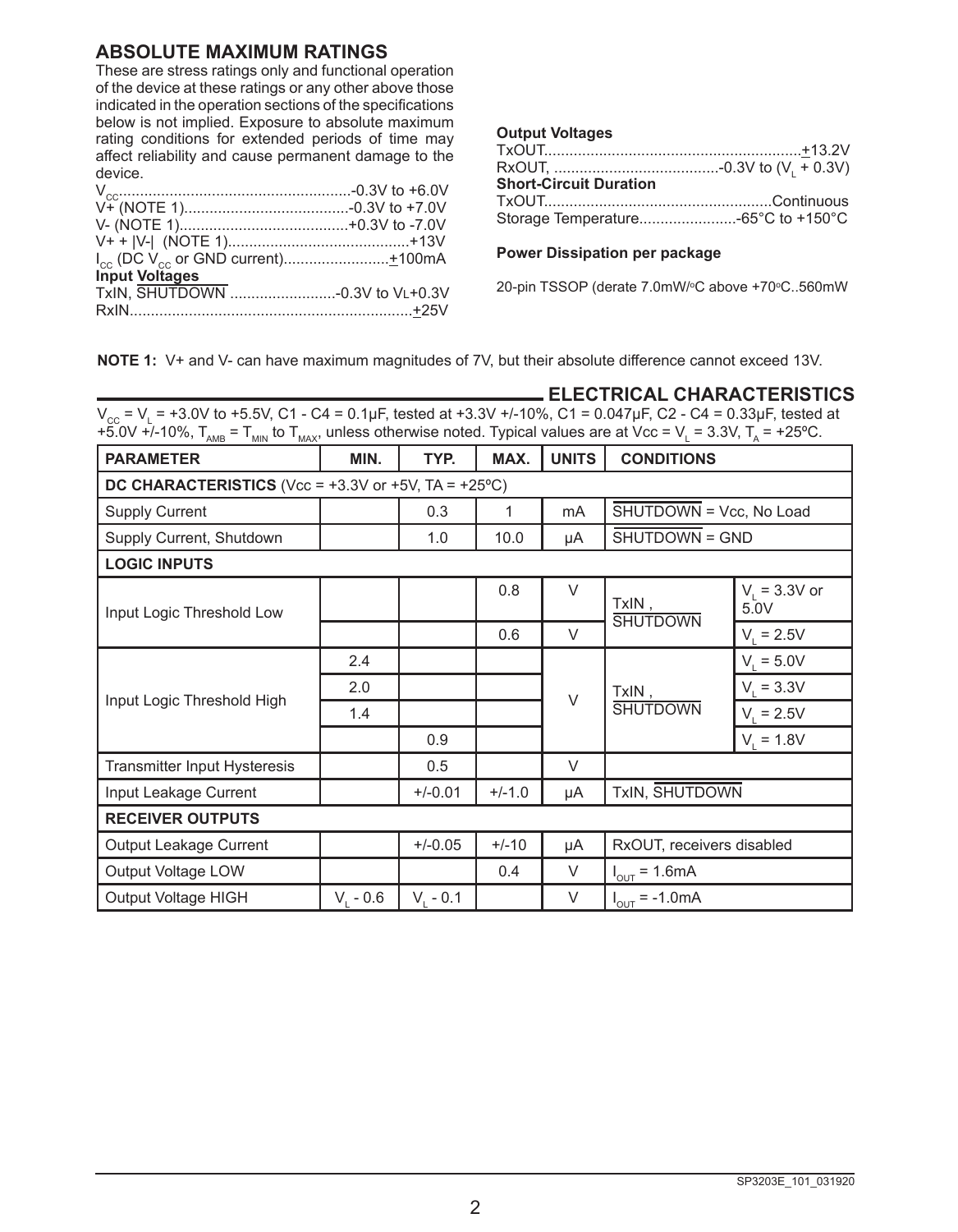## **ELECTRICAL CHARACTERISTICS**

 $\rm V_{\rm cc}$  = V<sub>L</sub> = +3.0V to +5.5V, C1 - C4 = 0.1µF, tested at +3.3V +/-10%, C1 = 0.047µF, C2 - C4 = 0.33µF, tested at +5.0V +/-10%,  $T_{_{\rm AMB}}$  =  $T_{_{\rm MMN}}$  to  $T_{_{\rm MAX}}$ , unless otherwise noted. Typical values are at Vcc = V<sub>L</sub> = 3.3V, T<sub>A</sub> = +25°C.

| <b>PARAMETER</b>                    | MIN.     | TYP.     | MAX.           | <b>UNITS</b> | <b>CONDITIONS</b>                                                                  |                                 |  |
|-------------------------------------|----------|----------|----------------|--------------|------------------------------------------------------------------------------------|---------------------------------|--|
| <b>RECEIVER INPUTS</b>              |          |          |                |              |                                                                                    |                                 |  |
| Input Voltage Range                 | $-25$    |          | $+25$          | $\vee$       |                                                                                    |                                 |  |
| Input Threshold Low                 | 0.8      | 1.5      |                | V            |                                                                                    | $V_1 = 5.0V$                    |  |
|                                     | 0.6      | 1.2      |                | $\vee$       | $T_{\rm A}$ = +25°C                                                                | $V_1 = 2.5V$ or 3.3V            |  |
| Input Threshold High                |          | 1.8      | 2.4            | $\vee$       |                                                                                    | $V_1 = 5.0V$                    |  |
|                                     |          | 1.5      | 2.4            | $\vee$       | $T_{\rm A}$ = +25°C                                                                | $V_1 = 2.5V$ or 3.3V            |  |
| Input Hysteresis                    |          | 0.5      |                | $\vee$       |                                                                                    |                                 |  |
| Input Resistance                    | 3        | 5        | $\overline{7}$ | $k \Omega$   |                                                                                    |                                 |  |
| <b>TRANSMITTER OUTPUTS</b>          |          |          |                |              |                                                                                    |                                 |  |
| <b>Output Voltage Swing</b>         | $+/-5.0$ | $+/-5.4$ |                | $\vee$       | All transmitter outputs loaded with<br>$3k\Omega$ to GND, $T_{\text{AMB}}$ = +25°C |                                 |  |
| <b>Output Resistance</b>            | 300      | 10M      |                | $\Omega$     | $Vcc = V + = V - = 0V$ , Vout = $+/-2V$                                            |                                 |  |
| <b>Output Short-Circuit Current</b> |          |          | $+/-60$        | mA           | Vout = $0V$                                                                        |                                 |  |
| <b>Output Leakage Current</b>       |          |          | $+/-25$        | μA           | $Vec = 0V$ or 3.0V to 5.5V,<br>Vout = $+/-12V$ , Driver disabled                   |                                 |  |
| <b>ESD PROTECTION</b>               |          |          |                |              |                                                                                    |                                 |  |
|                                     |          | $+/-15$  |                | kV           | Human Body Model                                                                   |                                 |  |
| RxIN, TxOUT                         |          | $+/-15$  |                | kV           |                                                                                    | IEC 61000-4-2 Air Gap Discharge |  |
|                                     |          | $+/-8$   |                | kV           | IEC 61000-4-2 Contact Discharge                                                    |                                 |  |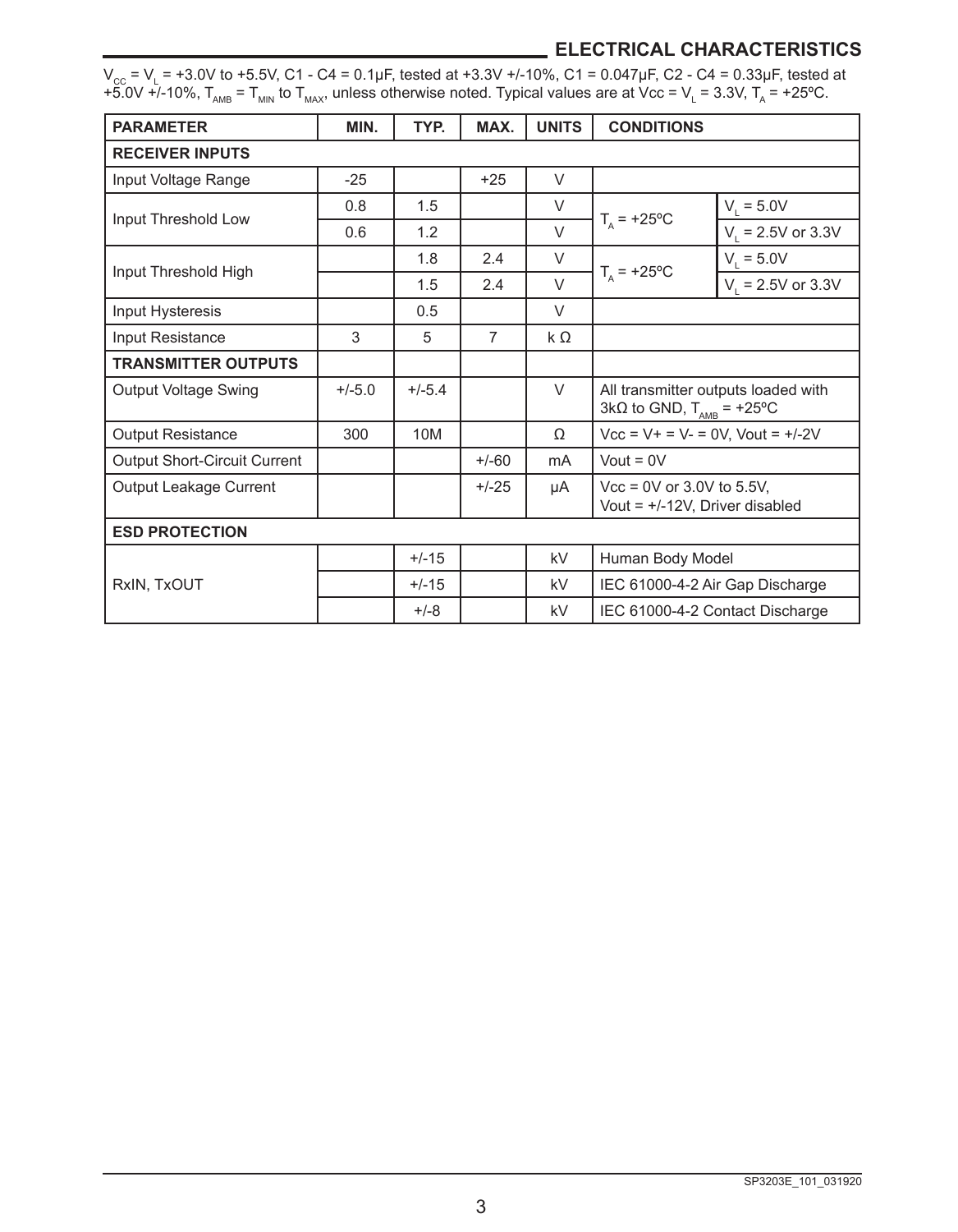## **TIMING CHARACTERISTICS**

| Unless otherwise noted, the following specifications apply for V <sub>cc</sub> = +3.0V to +5.5V with T <sub>AMB</sub> = T <sub>MIN</sub> to T <sub>MAX</sub> . |  |
|----------------------------------------------------------------------------------------------------------------------------------------------------------------|--|
| Typical values apply at V <sub>cc</sub> = +3.3V or +5.0V and T <sub>ang</sub> = 25°C.                                                                          |  |

| <b>PARAMETER</b>                                                  | MIN. | TYP. | MAX. | <b>UNITS</b> | <b>CONDITIONS</b>                                                |                                                                                                 |
|-------------------------------------------------------------------|------|------|------|--------------|------------------------------------------------------------------|-------------------------------------------------------------------------------------------------|
| Maximum Data Rate                                                 | 250  |      |      | kbps         | $R_1 = 3k\Omega$ , $C_1 = 1000pF$ ,<br>one transmitter switching |                                                                                                 |
| Receiver Propagation Delay, t <sub>PHL</sub>                      |      | 0.15 |      |              |                                                                  | Receiver input to Receiver output,                                                              |
| Receiver Propagation Delay, t <sub>PLH</sub>                      |      | 0.15 |      | μs           | $C_i = 150pF$                                                    |                                                                                                 |
| Receiver Output Enable Time                                       |      | 200  |      | ns           | Normal Operation                                                 |                                                                                                 |
| Receiver Output Disable Time                                      |      | 200  |      | ns           | <b>Normal Operation</b>                                          |                                                                                                 |
| Time To Exit Shutdown                                             |      | 100  |      | μs           | $ V_{T\times OUT}  > 3.7V$                                       |                                                                                                 |
| Transmitter Skew   t <sub>PHL</sub> - t <sub>PLH</sub>            |      | 100  |      | ns           | (Note 2)                                                         |                                                                                                 |
| Receiver Skew $\vert$ t <sub>PHL</sub> - t <sub>PLH</sub> $\vert$ |      | 50   |      | ns           |                                                                  |                                                                                                 |
|                                                                   | 6    |      | 30   |              | $C_1 = 150pF$ to<br>1000pF                                       | $Vcc = 3.3V,$<br>$T_{\text{AMB}} = 25^{\circ}C,$<br>$RL = 3K\Omega$ to<br>$7K\Omega$ , measure- |
| Transition-Region Slew Rate                                       | 4    |      | 30   | $V/\mu s$    | $C_1 = 150pF$ to<br>2500pF                                       | ments taken<br>from $-3.0V$ to<br>$+3.0V$ or $+3.0V$<br>to $-3.0V$                              |

Note 2. Transmitter skew is measured at the transmitter zero crosspoint.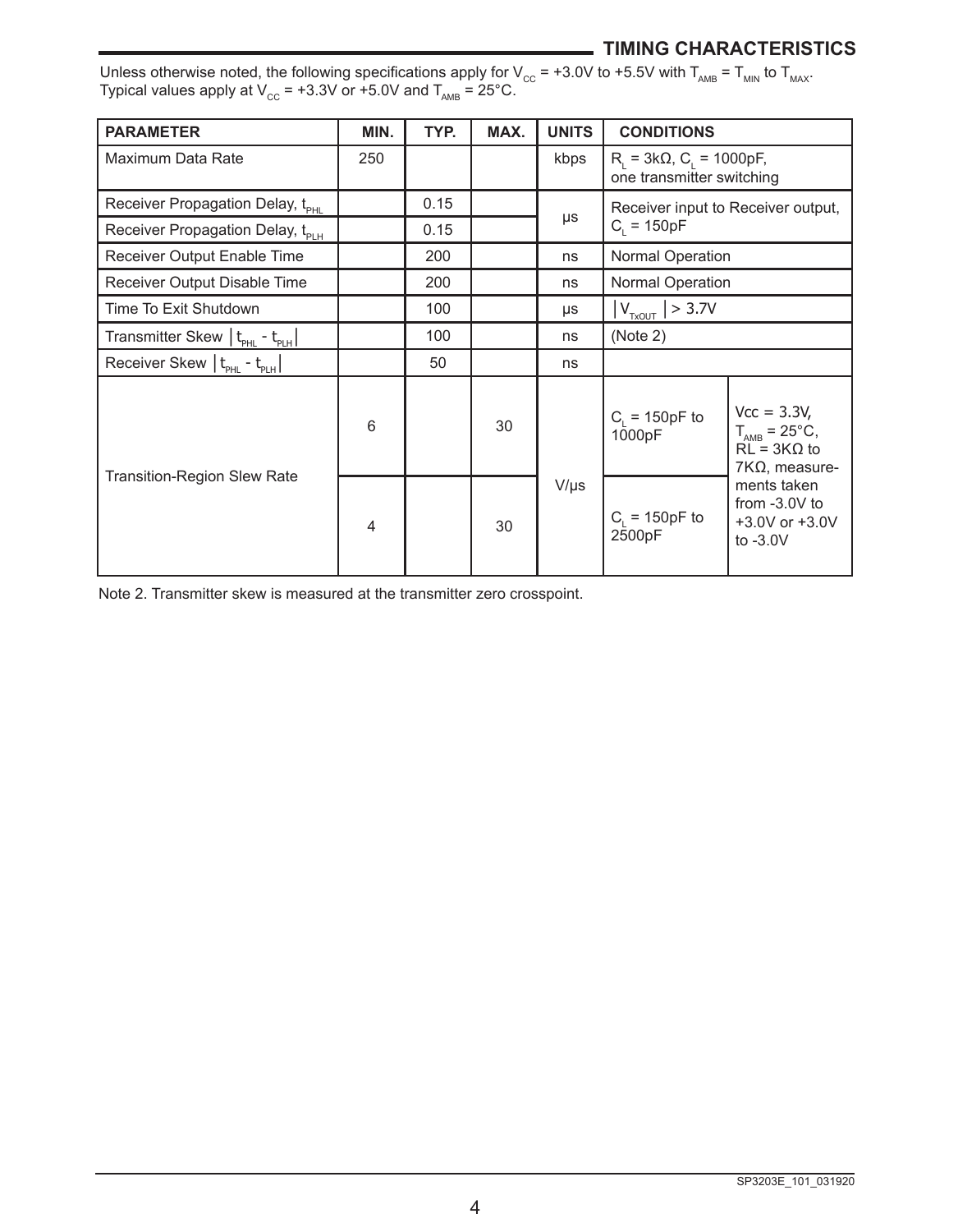

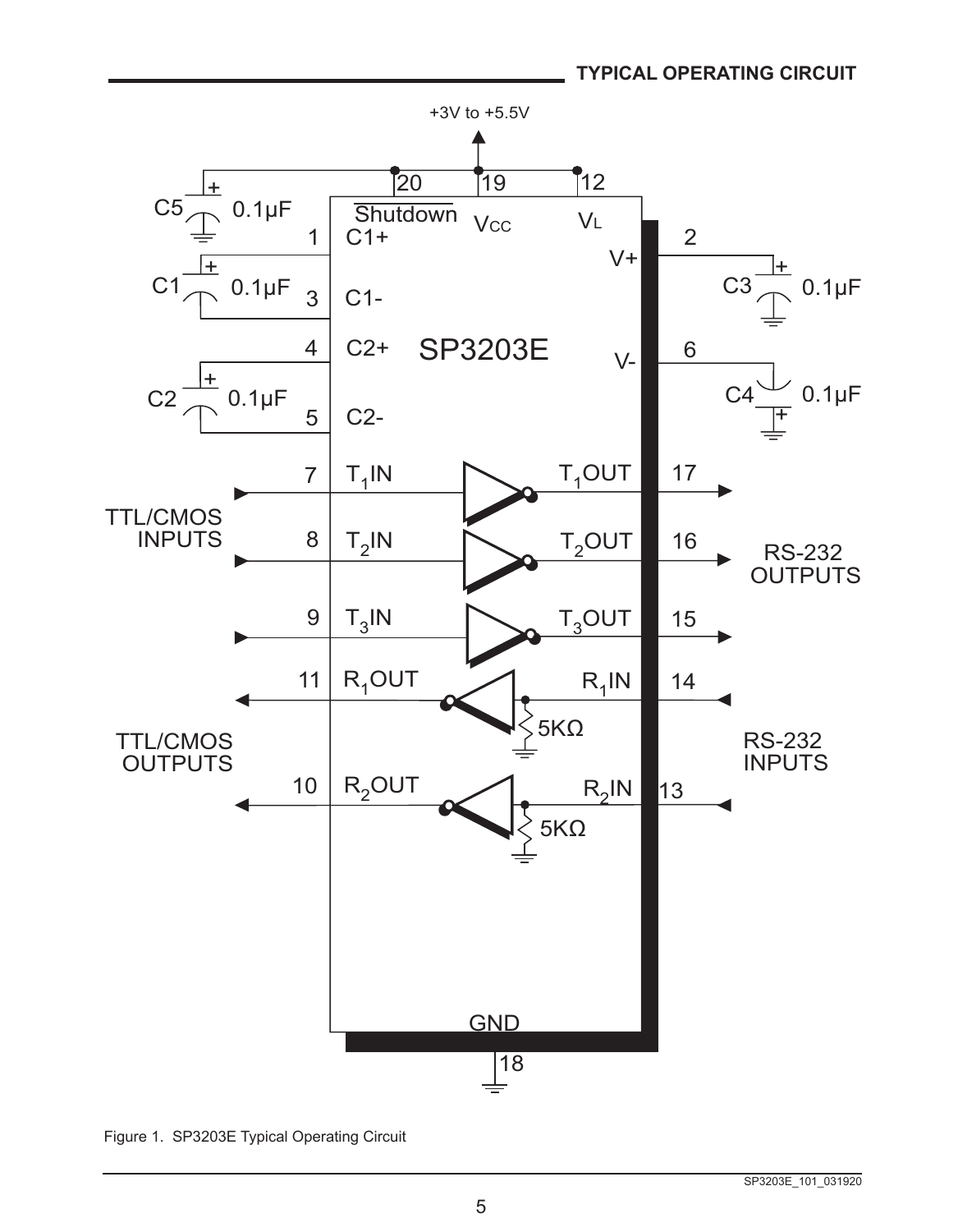## **PIN DESCRIPTION**

| Name               | Function                                                       | Pin#                    |
|--------------------|----------------------------------------------------------------|-------------------------|
| $C1+$              | Positive terminal of the voltage doubler charge-pump capacitor | 1                       |
| $V +$              | Regulated +5.5V output generated by charge pump                | $\overline{2}$          |
| $C1-$              | Negative terminal of the voltage doubler charge-pump capacitor | 3                       |
| $C2+$              | Positive terminal of the inverting charge-pump capacitor       | $\overline{\mathbf{4}}$ |
| $C2-$              | Negative terminal of the inverting charge-pump capacitor       | 5                       |
| $V -$              | Regulated -5.5V output generated by charge pump                | 6                       |
| $T_{4}$ IN         | TTL/CMOS driver input                                          | $\overline{7}$          |
| $T_{2}$ IN         | TTL/CMOS driver input                                          | 8                       |
| $T_{3}$ IN         | TTL/CMOS driver input                                          | 9                       |
| R <sub>2</sub> OUT | TTL/CMOS receiver output                                       | 10                      |
| R <sub>1</sub> OUT | TTL/CMOS receiver output                                       | 11                      |
| $V_{\perp}$        | Logic-Level Supply Voltage Selection                           | 12                      |
| $R,$ IN            | RS-232 receiver input                                          | 13                      |
| $R_1$ IN           | RS-232 receiver input                                          | 14                      |
| $T_{3}$ OUT        | RS-232 Driver output                                           | 15                      |
| T <sub>2</sub> OUT | RS-232 Driver output                                           | 16                      |
| T,OUT              | RS-232 Driver output                                           | 17                      |
| <b>GND</b>         | Ground                                                         | 18                      |
| <b>Vcc</b>         | +3.0V to +5.5V supply voltage                                  | 19                      |
| <b>SHUTDOWN</b>    | Apply logic LOW to shut down drivers and charge pump.          | 20                      |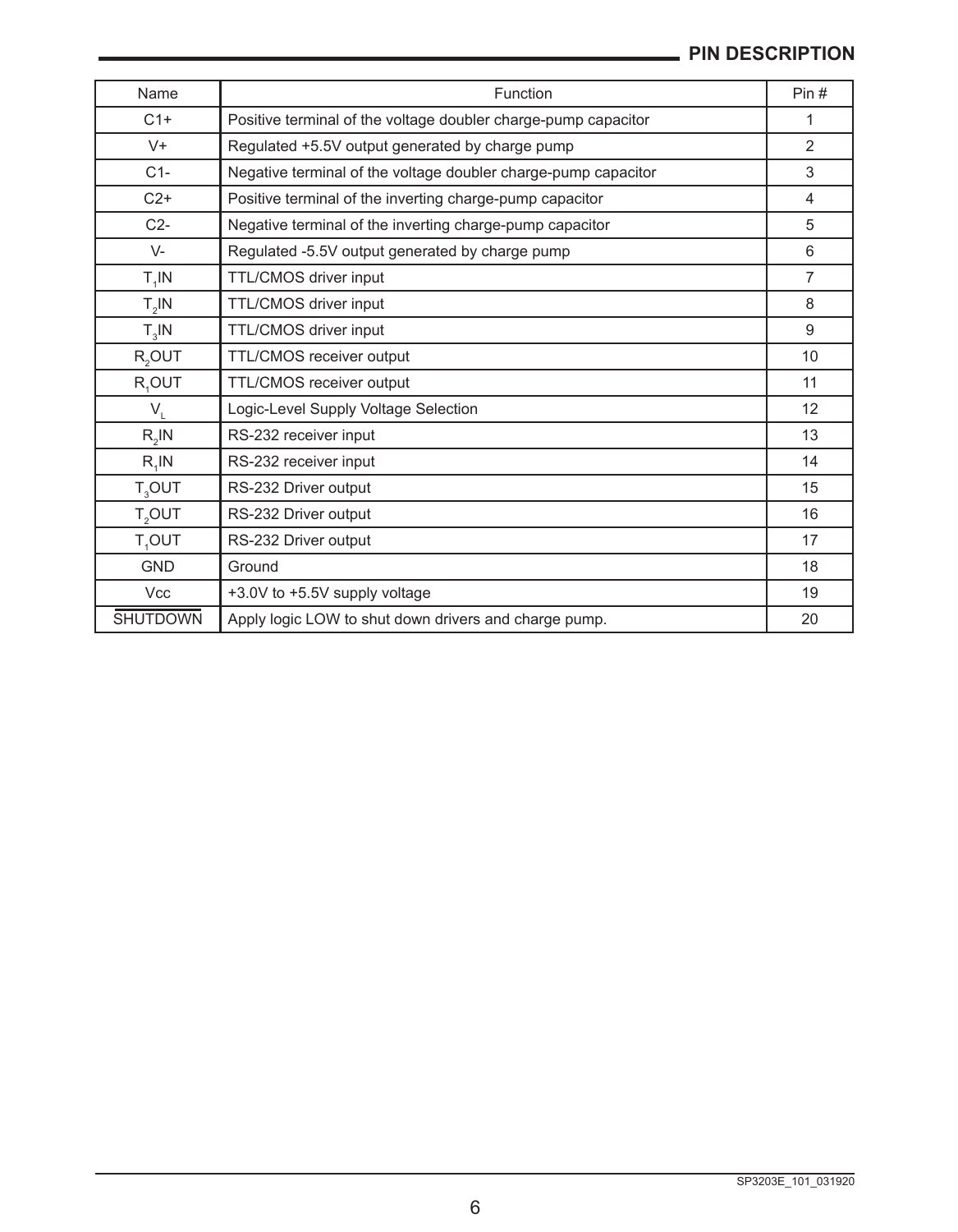## **DESCRIPTION**

The **SP3203E** is a 3-driver/2-receiver device ideal for portable or handheld applications. The **SP3203E** transceivers meet the EIA/ TIA-232 and ITU-T V.28/V.24 communication protocols and can be implemented in batterypowered, portable, or handheld applications such as notebook or palmtop computers, PDA's and cell phones. The **SP3203E** device features **Exar's** proprietary and patented (U.S.-- 5,306,954) on-board charge pump circuitry that generates ±5.5V RS-232 voltage levels from a single +3.0V to +5.5V power supply. The **SP3203E** can operate at a minimum data rate of 250kbps.

#### **THEORY OF OPERATION**

The **SP3203E** is made up of four basic circuit blocks:

1. Drivers, 2. Receivers, 3. The Exar proprietary charge pump, and 4. V<sub>∟</sub> circuitry.

## **Drivers**

The drivers are inverting level transmitters that convert TTL or CMOS logic levels to 5.0V EIA/TIA-232 levels with an inverted sense relative to the input logic levels. Typically, the RS-232 output voltage swing is  $\pm$ 5.4V with no load and +5V minimum fully loaded. The driver outputs are protected against infinite short-circuits to ground without degradation in reliability. These drivers comply with the EIA-TIA-232F and all previous RS-232 versions. The driver output stages are turned off (High Impedance) when the device is in shutdown mode.

The drivers can guarantee output data rates fully loaded with 3kΩ in parallel with 1000pF, ensuring compatibility with PC-to-PC communication software.

The slew rate of the driver output is internally limited to a maximum of 30V/µs in order to meet the EIA standards (EIA RS-232D 2.1.7, Paragraph 5). The transition of the loaded output from HIGH to LOW also meets the monotonicity requirements of the standard.

Figure 2 shows a loopback test circuit used to test the RS-232 Drivers. Figure 3 shows the test results with all drivers active at 120kbps with typical RS-232 loads in parallel with a 1000pF capacitors. Figure 4 shows the test results where one driver was active at 250kbps and all three drivers loaded with an RS-232 receiver in parallel with a 1000pF capacitor. The transmitter inputs do not have pull-up resistors. Connect unused inputs to ground or  $\mathsf{V}_{\mathsf{L}}$ .

#### **Receivers**

The receivers convert ±5.0V EIA/TIA-232 levels to TTL or CMOS logic output levels. Receivers are disabled when in shutdown. The truth table logic of the SP3203E driver and receiver outputs can be found in Table 1.

Since receiver input is usually from a transmission line where long cable lengths and system interference can degrade the signal, the inputs have a typical hysteresis margin of 500mV. This ensures that the receiver is virtually immune to noisy transmission lines. Should an input be left unconnected, an internal 5kΩ pull-down resistor to ground will commit the output of the receiver to a HIGH state.

## **Charge Pump**

The charge pump is a patented design (U.S. 5,306,954) and uses a unique approach compared to older less-efficient designs. The charge pump still requires four external capacitors, but uses a four–phase voltage shifting technique to attain symmetrical 5.5V power supplies. The internal power supply consists of a regulated dual charge pump that provides output voltages of +/-5.5V regardless of input voltage  $(V_{cc})$ over the +3.0V to +5.5V range. This is important to maintain compliant RS-232 levels regardless of power supply fluctuations.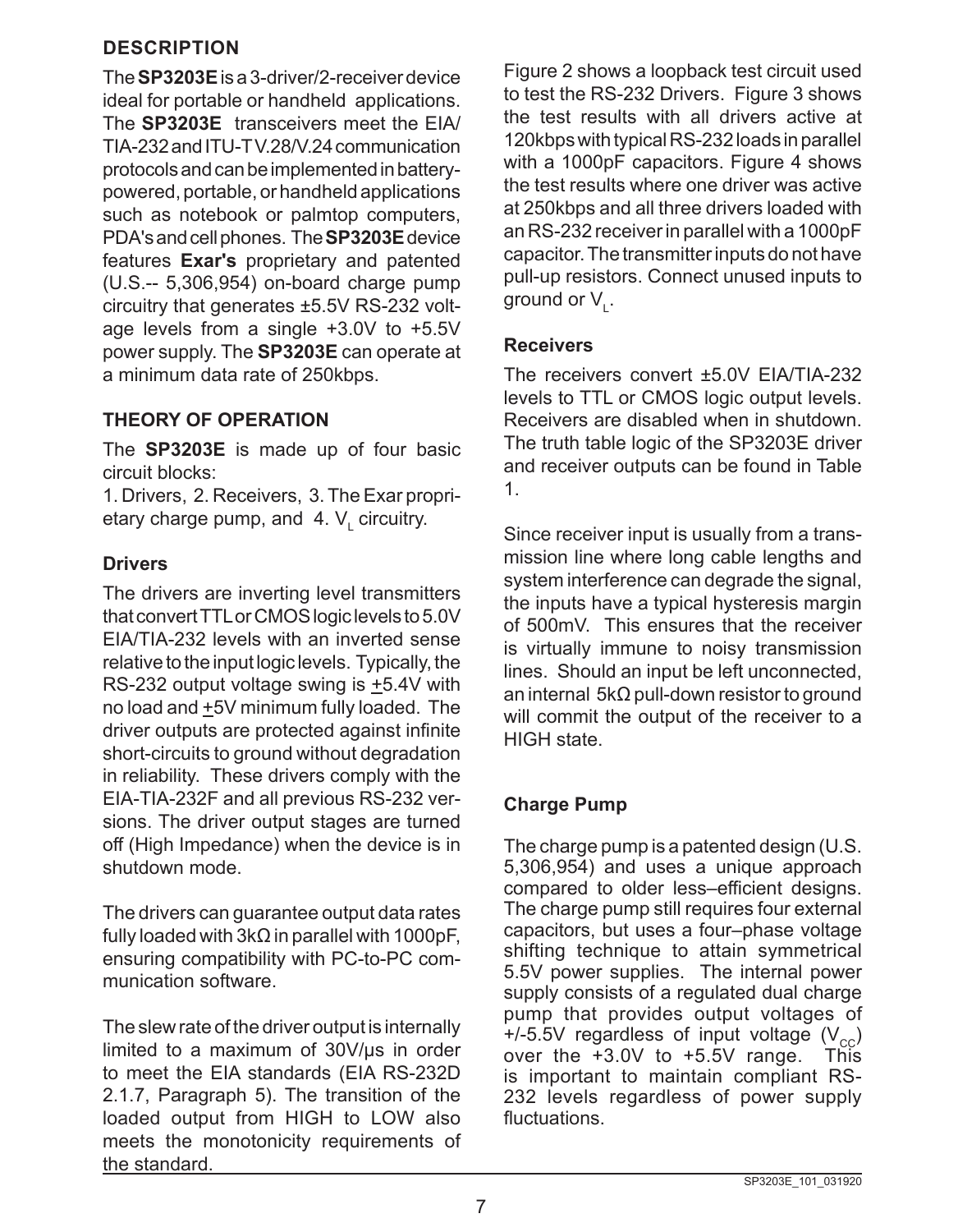| Device: SP3203F |                         |                    |                |  |  |  |
|-----------------|-------------------------|--------------------|----------------|--|--|--|
| <b>SHUTDOWN</b> | <b>T<sub>v</sub>OUT</b> | R <sub>y</sub> OUT | Charge<br>Pump |  |  |  |
|                 | High-Z                  | High-Z             | Inactive       |  |  |  |
|                 | Active                  | Active             | Active         |  |  |  |

Table 2. SHUTDOWN Truth Tables

(Note: When the device is shutdown, the SP3203E's charge pump is turned off and V+ decays to Vcc, V- is pulled to ground and the transmitter outputs are disabled as High Impedance.)

The charge pump operates in a discontinuous mode using an internal oscillator. If the output voltages are less than a magnitude of 5.5V, the charge pump is enabled. If the output voltages exceed a magnitude of 5.5V, the charge pump is disabled. This oscillator controls the four phases of the voltage shifting. A description of each phase follows.

#### **Phase 1**

 $-V_{\rm ss}$  charge storage — During this phase of the clock cycle, the positive side of capacitors C<sub>1</sub> and C<sub>2</sub> are initially charged to V<sub>cc</sub>.  $C_1^*$  is then switched to GND and the charge in C $_1^-$  is transferred to C $_2^-$  . Since C $_2^{\scriptscriptstyle +}$  is connected to  $V_{cc}$ , the voltage potential across capacitor  $\textsf{C}_2^{}$  is now 2 times  $\textsf{V}_{\rm cc}^{}$ .

#### **Phase 2**

 $-V_{ss}$  transfer — Phase two of the clock connects the negative terminal of  $\mathsf{C}_2$  to the  $\mathsf{V}_{\mathrm{ss}}$ storage capacitor and the positive terminal of  $C_2$  to GND. This transfers a negative generated voltage to  $C_3$ . This generated voltage is regulated to a minimum voltage of -5.5V. Simultaneous with the transfer of the voltage to  $\textsf{C}_{\scriptscriptstyle{3}}$ , the positive side of capacitor  $\textsf{C}_{\scriptscriptstyle{1}}$ is switched to  $V_{cc}$  and the negative side is connected to GND.

#### **Phase 3**

 $-V_{\text{DD}}$  charge storage — The third phase of the clock is identical to the first phase — the charge transferred in  $\textsf{C}_\text{\tiny{1}}$  produces  $-\textsf{V}_\text{\tiny{CC}}$  in the negative terminal of  $C_1$ , which is applied to the negative side of capacitor  $C_2$ . Since  $\mathsf{C}_2^+$  is at  $\mathsf{V}_{\text{cc}}^+$  the voltage potential across  $\mathsf{C}_2^+$ is 2 times  $\rm V_{cc}.$ 

#### **Phase 4**

 $-$  V<sub>DD</sub> transfer  $-$  The fourth phase of the clock connects the negative terminal of  $C_2$  to GND, and transfers this positive generated voltage across  $C_2$  to  $C_4$ , the  $V_{\text{DD}}$  storage capacitor. This voltage is regulated to +5.5V. At this voltage, the internal oscillator is disabled. Simultaneous with the transfer of the voltage to  $C_4$ , the positive side of capacitor C  $_1$  is switched to V  $_{\rm cc}$ and the negative side is switched to GND, allowing the charge pump cycle to begin again. The charge pump cycle will continue as long as the operational conditions for the internal oscillator are present.

Since both V<sup>+</sup> and V<sup>-</sup> are separately generated from  $V_{cc}$ , in a no–load condition  $V^*$ and V– will be symmetrical. Older charge pump approaches that generate V– from V+ will show a decrease in the magnitude of  $V^-$  compared to  $V^+$  due to the inherent inefficiencies in the design.

#### **V<sub>,</sub> Supply Level**



Figure 2. Loopback Test Circuit for RS-232 Driver Data Transmission Rates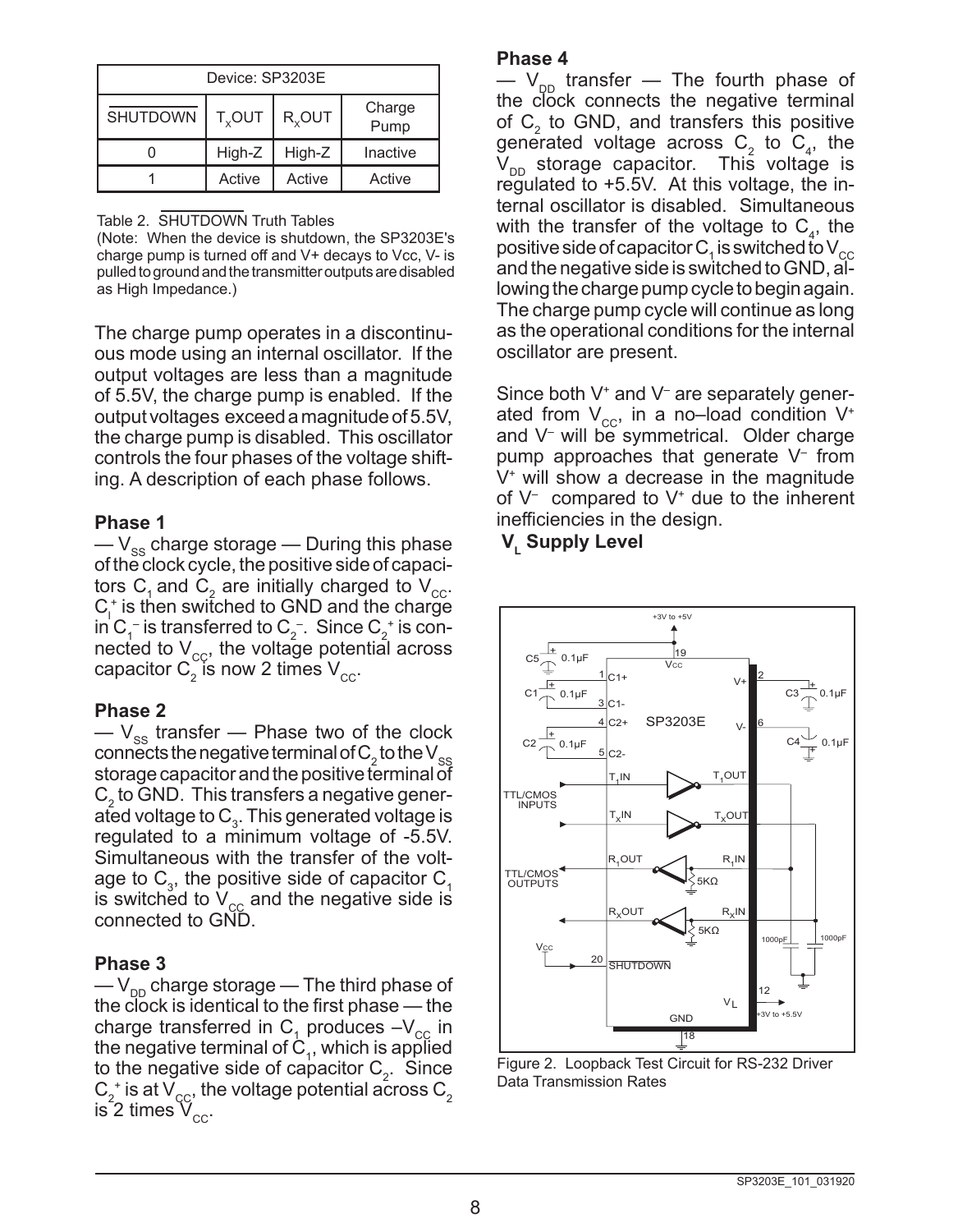

Figure 3. Loopback Test Circuit result at 120Kbps (All Drivers Fully Loaded)



Figure 4. Loopback Test Circuit result at 250Kbps (All Drivers Fully Loaded)

Current RS-232 serial transceivers are designed with fixed 5V to 3.3V TTL input/ output voltage levels. The  $V_{L}$  function in the SP3203E allows the end user to set the TTL input/output voltage levels independent of Vcc. By connecting  $V_{L}$  to the main logic bus of system, the TTL input/output limits and thresholds are reset to interface with the on board low voltage logic circuitry.

| <b>Capacitor Selection Table:</b> |             |                   |  |  |  |
|-----------------------------------|-------------|-------------------|--|--|--|
| Vcc (V)                           | $C1(\mu F)$ | $C2 - C4 (\mu F)$ |  |  |  |
| 3.0 to 3.6                        | 0.1         | ი 1               |  |  |  |
| 4.5 to 5.5                        | 0.047       | 0.33              |  |  |  |
| 3.0 to 5.5                        | Ი 22        |                   |  |  |  |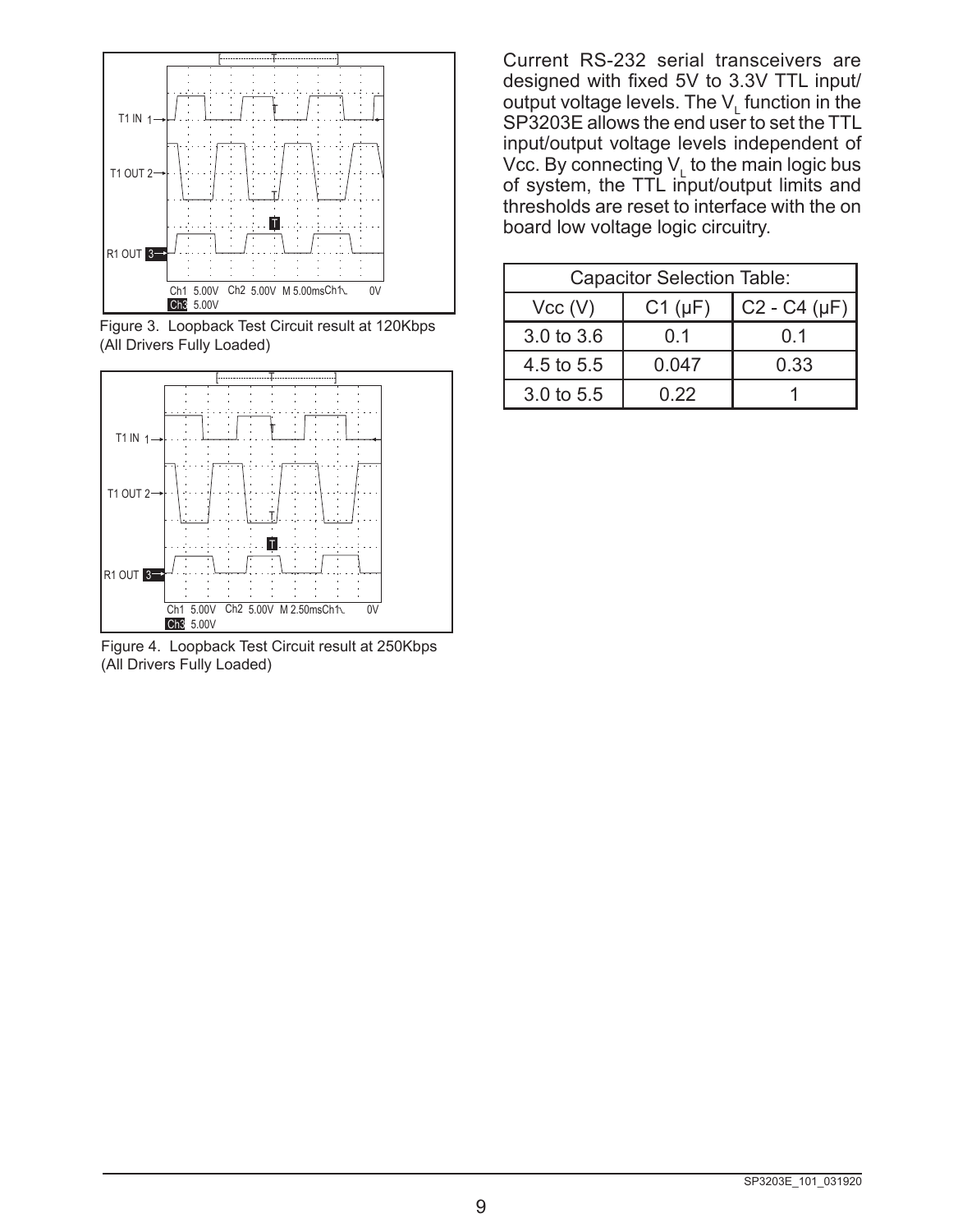

Figure 5. Charge Pump - Phase 1



Figure 6. Charge Pump - Phase 2



Figure 7. Charge Pump Waveforms





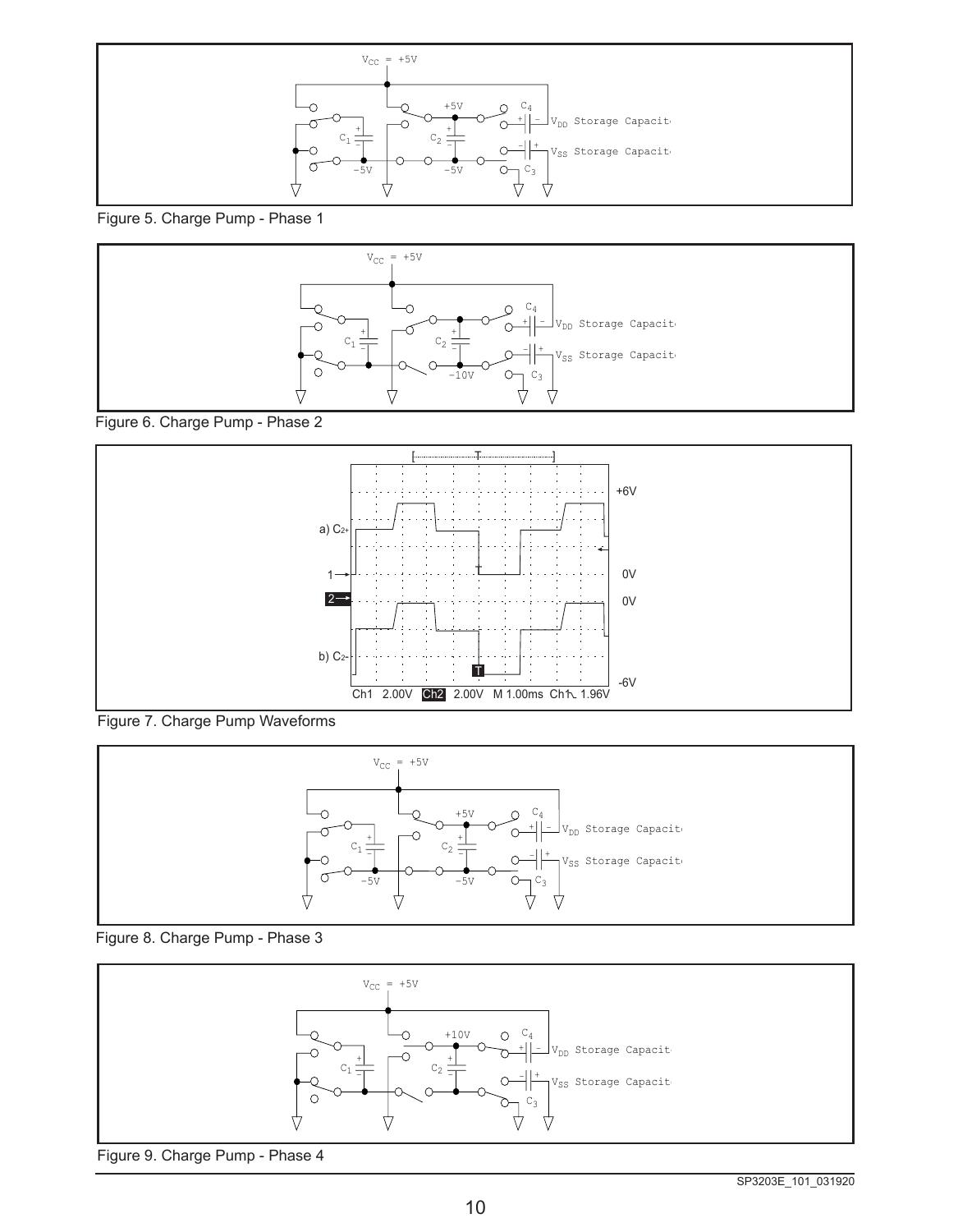

Figure 10. Circuit for the connectivity of the SP3203E with a DB-9 connector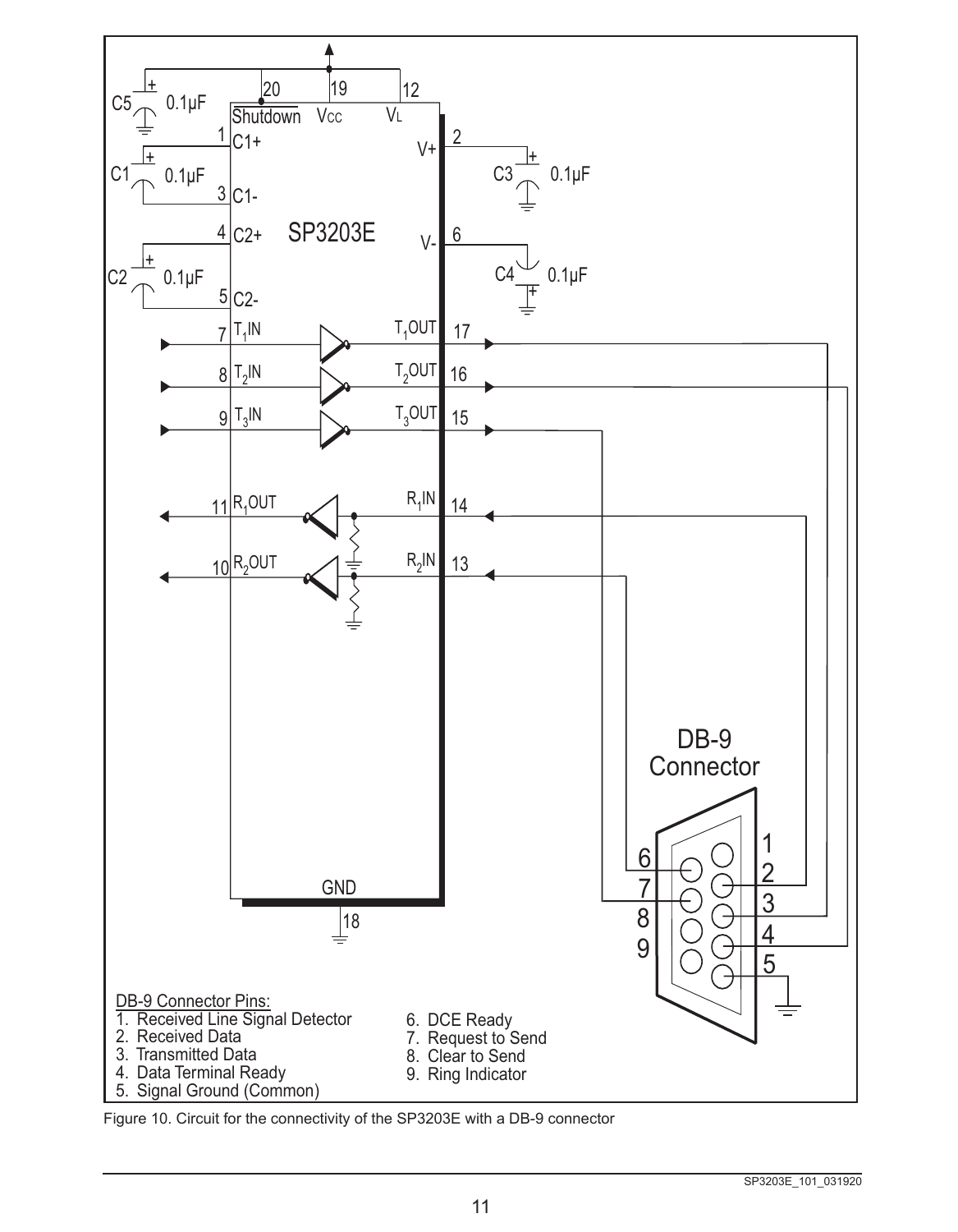#### **ESD TOLERANCE**

The SP3203E incorporates ruggedized ESD cells on all driver output and receiver input pins. The ESD structure is improved over our previous family for more rugged applications and environments sensitive to electro-static discharges and associated transients. The improved ESD tolerance is at least  $±15kV$  without damage nor latch-up.

There are different methods of ESD testing applied:

a) MIL-STD-883, Method 3015.7

b) IEC61000-4-2 Air-Discharge

c) IEC61000-4-2 Direct Contact

The Human Body Model has been the generally accepted ESD testing method for semiconductors. This method is also specified in MIL-STD-883, Method 3015.7 for ESD testing. The premise of this ESD test is to simulate the human body's potential to store electro-static energy and discharge it to an integrated circuit. The simulation is performed by using a test model as shown in Figure 11. This method will test the IC's capability to withstand an ESD transient during normal handling such as in manufacturing areas where the IC's tend to be handled frequently.

The IEC-61000-4-2, formerly IEC801-2, is generally used for testing ESD on equipment and systems. For system manufacturers, they must guarantee a certain amount of ESD protection since the system itself is exposed to the outside environment and human presence. The premise with IEC61000-4-2 is that the system is required to withstand an amount of static electricity when ESD

is applied to points and surfaces of the equipment that are accessible to personnel during normal usage. The transceiver IC receives most of the ESD current when the ESD source is applied to the connector pins. The test circuit for IEC61000-4-2 is shown on Figure 12. There are two methods within IEC61000-4-2, the Air Discharge method and the Contact Discharge method. With the Air Discharge Method, an ESD voltage is applied to the equipment under test (EUT) through air. This simulates an electrically charged person ready to connect a cable onto the rear of the system only to find an unpleasant zap just before the person touches the back panel. The high energy potential on the person discharges through an arcing path to the rear panel of the system before he or she even touches the system. This energy, whether discharged directly or through air, is predominantly a function of the discharge current rather than the discharge voltage. Variables with an air discharge such as approach speed of the object carrying the ESD potential to the system and humidity will tend to change the discharge current. For example, the rise time of the discharge current varies with the approach speed.

The Contact Discharge Method applies the ESD current directly to the EUT. This method was devised to reduce the unpredictability of the ESD arc. The discharge current rise time is constant since the energy is directly transferred without the air-gap arc. In situations such as hand held systems, the ESD charge can be directly discharged to the equipment from a person already holding the equipment. The current is transferred on to the keypad or the serial port of the equipment directly and then travels through the PCB and finally to the IC.



Figure 11. ESD Test Circuit for Human Body Model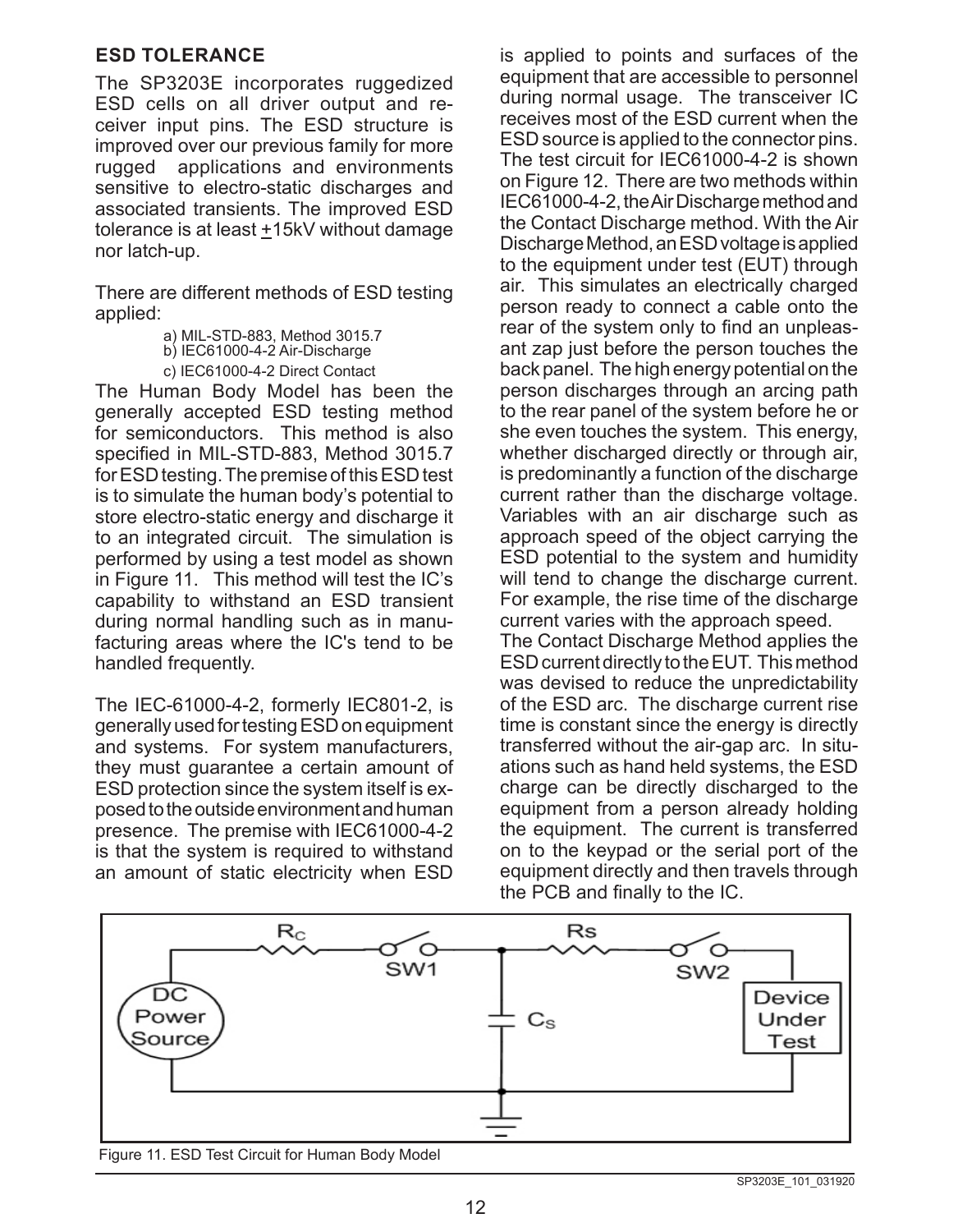

Figure 12. ESD Test Circuit for IEC61000-4-2

The circuit model in Figures 11 and 12 represent the typical ESD testing circuit used for all three methods. The  $C_{\rm s}$  is initially charged with the DC power supply when the first switch (SW1) is on. Now that the capacitor is charged, the second switch (SW2) is on while SW1 switches off. The voltage stored in the capacitor is then applied through  $R_{\rm s}$ , the current limiting resistor, onto the device under test (DUT). In ESD tests, the SW2 switch is pulsed so that the device under test receives a duration of voltage.

For the Human Body Model, the current limiting resistor  $(R_{\circ})$  and the source capacitor  $(C_{s})$  are 1.5k $\Omega$  an 100pF, respectively. For IEC-1000-4-2, the current limiting resistor  $(R<sub>s</sub>)$  and the source capacitor (C<sub>s</sub>) are 330 $\Omega$ an 150pF, respectively.

The higher  $C_s$  value and lower  $R_s$  value in the IEC61000-4-2 model are more stringent than the Human Body Model. The larger storage capacitor injects a higher voltage to the test point when SW2 is switched on. The lower current limiting resistor increases the current charge onto the test point.



Figure 13. ESD Test Waveform for IEC61000-4-2

| <b>DEVICE PIN</b><br><b>TESTED</b> | <b>HUMAN BODY</b><br><b>MODEL</b> | IEC61000-4-2<br><b>Direct Contact</b><br>Air Discharge<br>Level |      |   |  |
|------------------------------------|-----------------------------------|-----------------------------------------------------------------|------|---|--|
| <b>Driver Outputs</b>              | ±15kV                             | ±15kV                                                           | ±8kV | 4 |  |
| Receiver Inputs                    | ±15kV                             | ±15kV                                                           | ±8kV | 4 |  |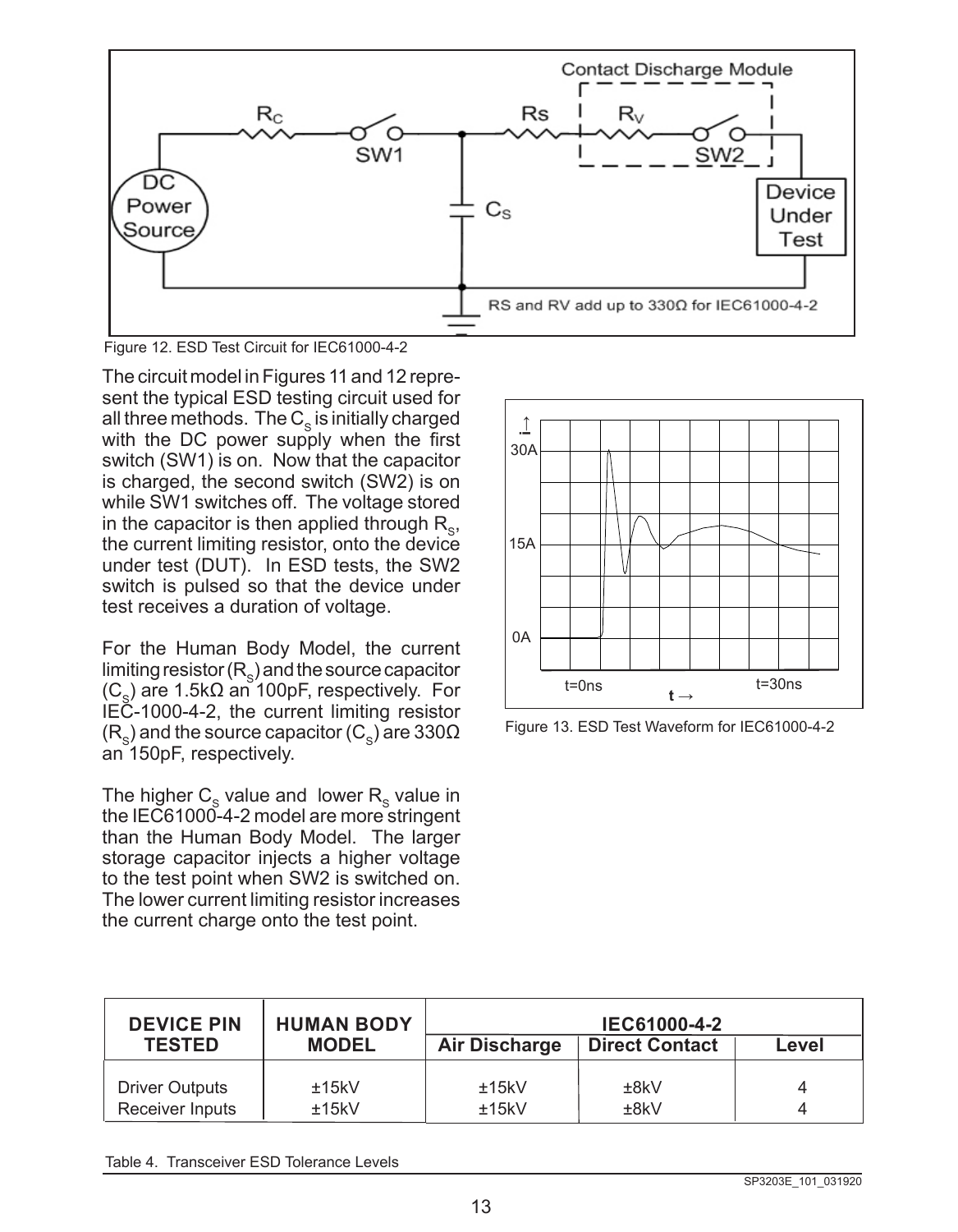

#### **PACKAGE: 20 Pin TSSOP**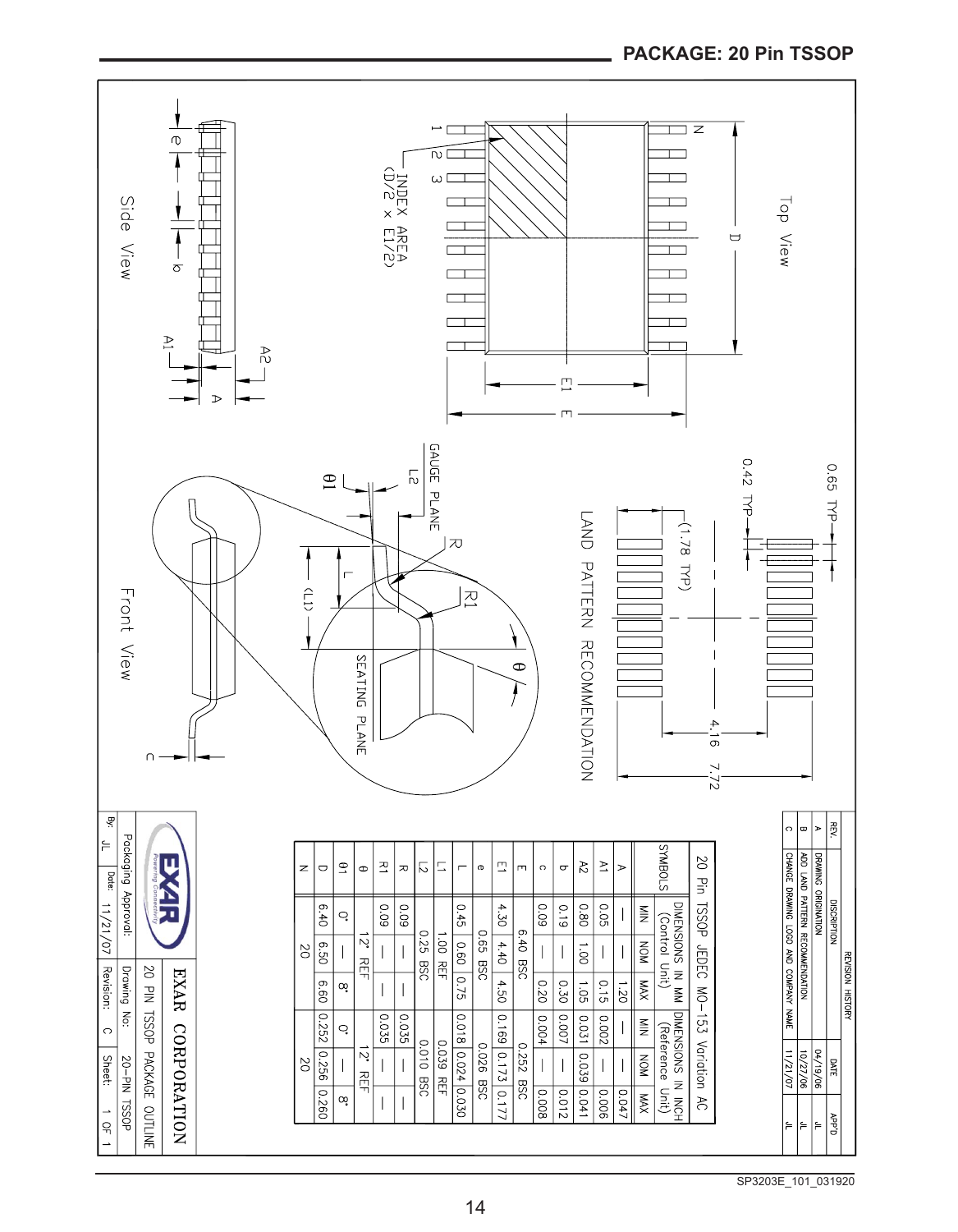## **ORDERING INFORMATION(1)**

| Part Number    | Temperature<br>Range              | Package      | Packaging<br>Method | Lead-Free $(2)$ |
|----------------|-----------------------------------|--------------|---------------------|-----------------|
| SP3203ECY-L/TR | $0^{\circ}$ C to +70 $^{\circ}$ C | 20-pin TSSOP | Tape and Reel       | Yes             |
| SP3203EEY-L/TR | -40°C to +85°C                    | 20-pin TSSOP | Tape and Reel       | Yes             |

NOTES:

1. Refer to [www.maxlinear.com/SP3203E](http://www.maxlinear.com/SP3203E) for the most up-to-date Ordering Information.

2. Visit [www.maxlinear.com](http://www.maxlinear.com) for additional information on Environmental Rating.